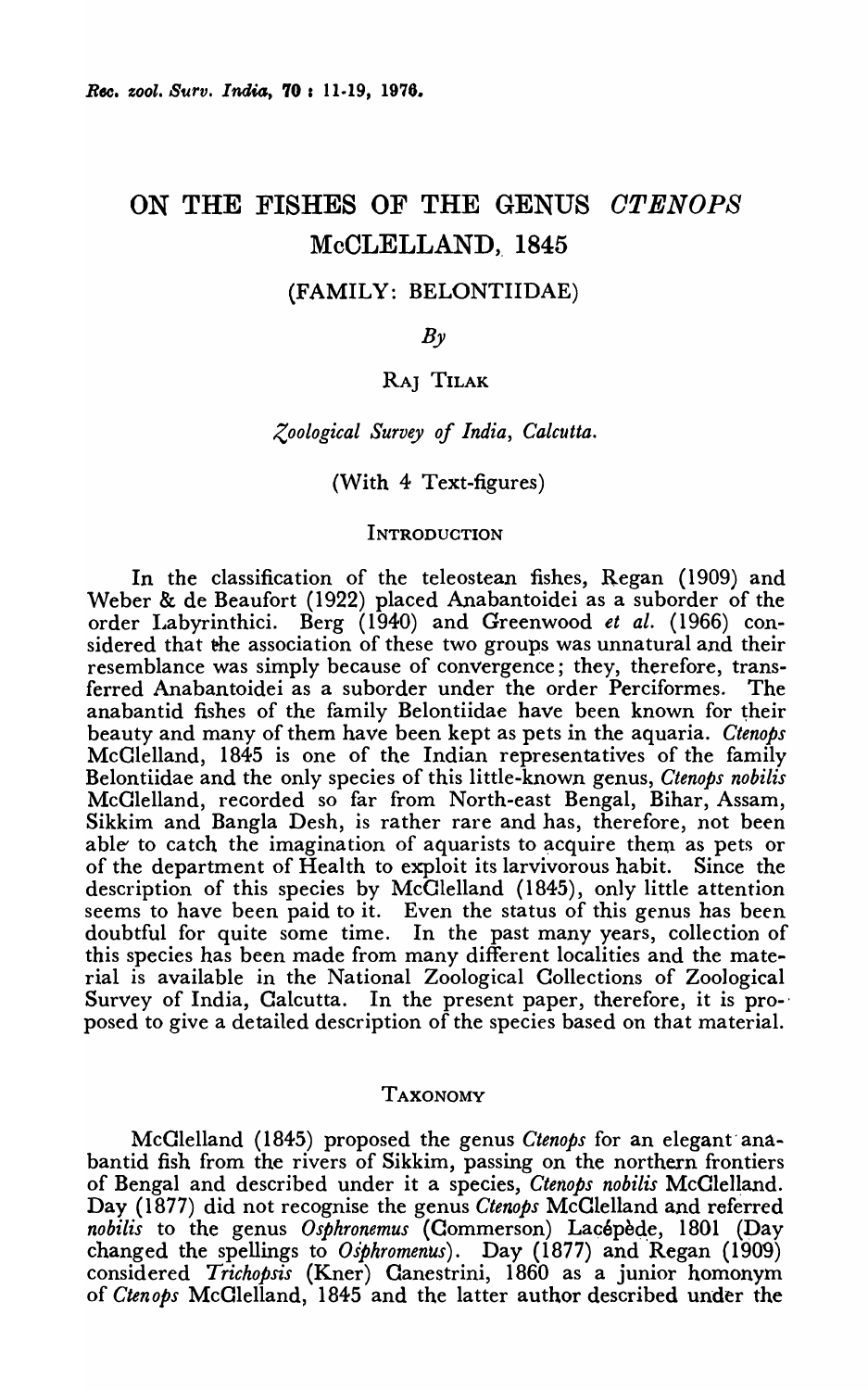genus *Ctenops* two species, *nobilis* and *vittatus.* Same has been the opinion of Weber and deBeaufort (1922) and Bertin and Arambourg (1958).

Fowler (1934) and Innes (1935) used the generic name *Trichopsis*  distinct from *Ctenops.* However, Myers (in Herre and Myers, 1937) pronounced that the species *nobilis* and *vittatus* have generic differences, and proposed to resurrect the generic name *Trichopsis* (Kner) Canestrini for the latter species. Holly *et ale* (1932), Arnold (in Ahl, 1937), Smith (1945), Axelrod and Schultz (1955), Forselius (1957) and Sterba (1962) thought it more appropriate to describe the Indian genus, *Ctenops*, as monospecific and the genus *Trichopsis* with three species, *vittatus, harrisi*  and *pumilus.* 

Liem (1965) has reffered to the personal communication from Myers, who recognised *Ctenops* and *Trichopsis* as distinct genera, based on the shape of the lacrymal. Liem *(op. cit.)* has, however, added a few more points of their distinction, based on the study of radiographs of *C. nobilis* and three species of the genus *Trichopsis.* 

*Ctenops* was earlier included under the family Osphronemidae. Recently, Liem (1963) has erected a family name, Belontiidae, for all the genera of Osphronemidae of Jordan (1923) except *Osphronemus*. This was necessary according to the International Rules of Zoological Nomenclature because Myers (1923) proposed a new generic name, *Belontia* in place of *Polyacanthus* (Family Polyacanthidae). In Belontiidae, *Ctenops* falls. under the subfamily Macropodinae of Liem (1963) and the closest ally of this genus is *Trichopsis*.

# Genus Ctenops McGlelland, 1845

1845. *Ctenops McClelland, <i>Calcutta f. nat. Hist.*, 5:281.

 $(Type-species: C.$  nobilis McClelland).

*Description:* Body oblong, compressed. Head acute. Snout longer than diameter of eye. The cleft of mouth horizontal. The lower free ,margin of the enlarged lacrymal:and the angle and lower margin of the preoperculum rectilinear, finely denticulated. The premaxillaries and the dentaries with bands of conical teeth; the peripheral teeth being enlarged (Text-fig.3A). No teeth on the prevomer and the palatines. The upper jaw protrusible. The dorsal fin with 4-6 spines and 6-8 rays and inserted against nearly the middle of the soft anal. The ana] with  $4-5$  spines and 23-28 rays. Median fins scaly at the base. The ventral inserted a little in advance of the pectorals, each with a strong spine and 5 rays; the first ray produced into a filament. Scales arranged in regular rows. Transverse scales 17-18. Body scales ciliated (Textfig. 3 $B$ ) while those on the head may or not be ciliated (Text-fig. 3C). Lateral line vestigeal. The swim-bladder extends into caudal region. Vertebral column sinuous'.

This genus is monotypic.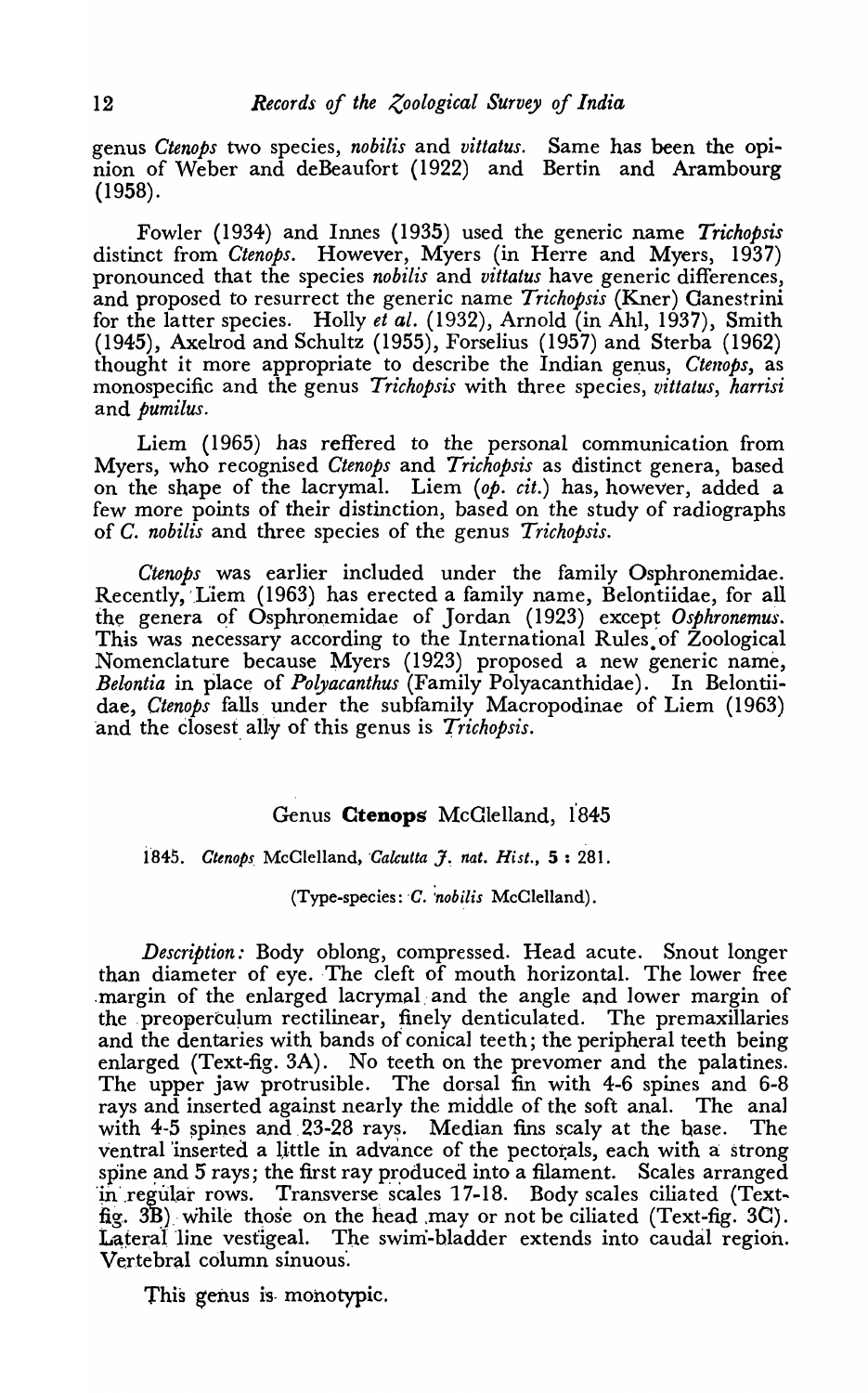*Distribution:* North-east Bengal, Assam, Purnea and Champaran districts of Bihar; Dacca and Jessore Jheel in Bangla Desh; Sikkim.

## **Ctenops nobilis** McClelland

- 1845. *Ctenops nobilis* McClelland, *Calcutta J. nat. Hist.*, 5: 281, pl. 21, fig. 1 (Typelocality: Rivers of Sikkim, passing on northern frontiers of Bengal).
- 1849. Trichopsis nobilis: Cantor, J. Asiat. Soc. Bengal, 18: 1074.
- *1869. Osphromenus nobilis:* Day, *Proc. zool. Soc. London: '519.*
- 1877. Osphromenus nobilis: Day, Fishes of India: 372, pl. LXXVIII, fig. 5.
- *1909. Cten,ops nobilis:* Regan, *Proc. zool. Soc. London,* 2: 777.
- *1922. Ctenops nobilis:* Weber & de Beaufort, *Fish. Indo- Austr. Archipel.,* 4: 352.
- *1937. Ctenops nobilis:* Shaw & Shebbeare, J. *Asiat. Soc. Bengal,* 3: 113. text-fig. 118.

*1965. Ctenops nobilis:* Liem, *Copeia,* No.2: 207.

*Material studied:* (1) one example (53 mm. standard length), Purnea, Bihar, Dr. Jerdon, Z.S. I. Reg. No. Gat. 333.

(2) One example (57 mm. standard length), Dacca, Mus. Collector, Z.S.I. Reg. No. Cat. 334.

 $(3)$  One example  $(60 \text{ mm}$ . standard length), Assam, purchased from Dr. F. Day (Original of Pl. LXXVIII, fig. 5, *Fishes of India*), Z.S.I. Reg. No. 1565.

(4) Three examples (41-66 mm. standard length), Jessore Jheel, Bangla Desh, J. Wood-Mason and Alcock, Z.S.I. Reg. No. 13343-45.

 $(5)$  Two examples  $(42-56$  mm. standard length), Dibrugarh, Assam, Dr. S. W. Kemp, Z.S.I. Reg. No. 7866-67/1.

(6) One example (60 mm. standard length), Siliguri, N. Bengal, Messers G. E. Shaw and E. O. Shebbeare, Z.S.I. Reg. No. 11425/1.

(7) One example (57 mm. 1'otal length, 43 mm. standard length), Bettiah, Dist. Ohamparan, Bihar.

*Description:* B. VI, D. IV-VI/6-8, P. 13, V I/5, A. IV-V/23-28, C. 16 Lat. 1. 28-34, Lat. tr. 6/12.

It is a small elegant anabantid with body laterally flattened. The dorsal profile rises immediately behind the nape to the origin of the dorsal after which it descends down to the base of the caudal. The ventral profile likewise descends sharply from the mandibular edge to the origin of the anal fin after which it ascends gradually upto the base of the caudal. The length of the head is contained from 2.62-3.0 in the standard length. The eyes are prominent and situated laterally. The diameter of the eye lies  $3.2$ -3.8 times in the length of the head. Because of the enlarged lacrymal, the snout is longer than the diameter of the eye. The snout is dorsally convex and anteriorly blunt. The diameter of eye is contained 0.75-0.98 times in the snout length. The interorbital space is nearly flat and its width is more than the length of the snout. The nostrils are paired and separated by a flat internarial membrane. They are nearer to the eye than the tip of the snout. The cleft of the mouth is horizontal and wide. The upper and lower jaws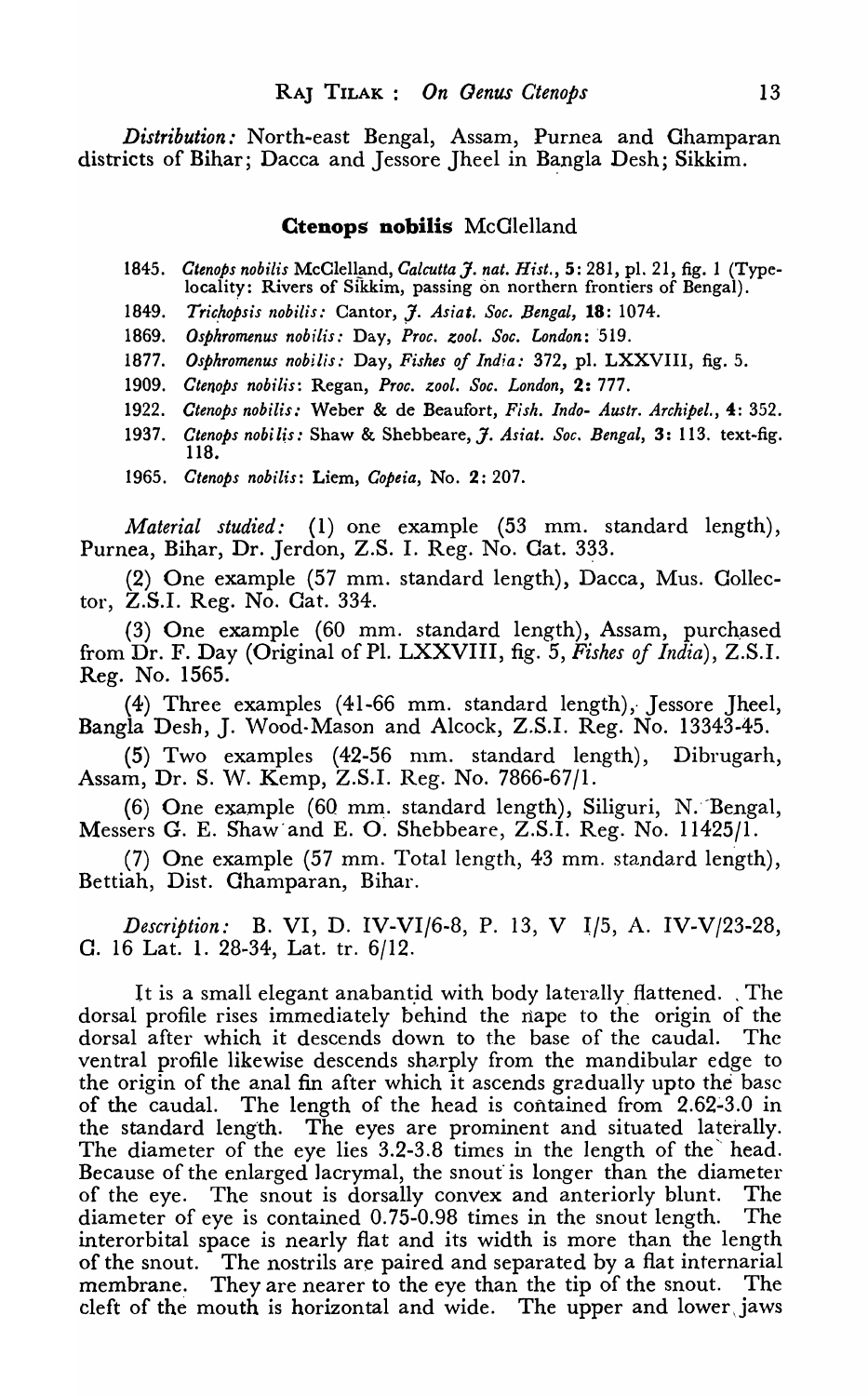are elongated to form a somewhat pipe-shaped mouth. The lower jaw is longer than the upper jaw which is protrusible.



Text-fig. 1. *Ctenops nobilis* McClelland.

Day (1877), Weber and de Beaufort (1922) and Liem (1965) stated that the end of the premaxillaries extend opposite the front border of the orbit. The premaxillaries do not extend to opposite the front border of the orbit. The premaxillaries form the upper jaw and each is medialJy broad and distally narrow. The broad medial end is produced backwards into a rod-like bony process; the two processes of either side



Text-fig. 2. Lateral view of the anterior part of the head of *Ctenops nobilis*  McClelland.

lie apposed to each other and conjointly form a medio-posterior process of the upper jaw. These processes lie beneath the nasals. The under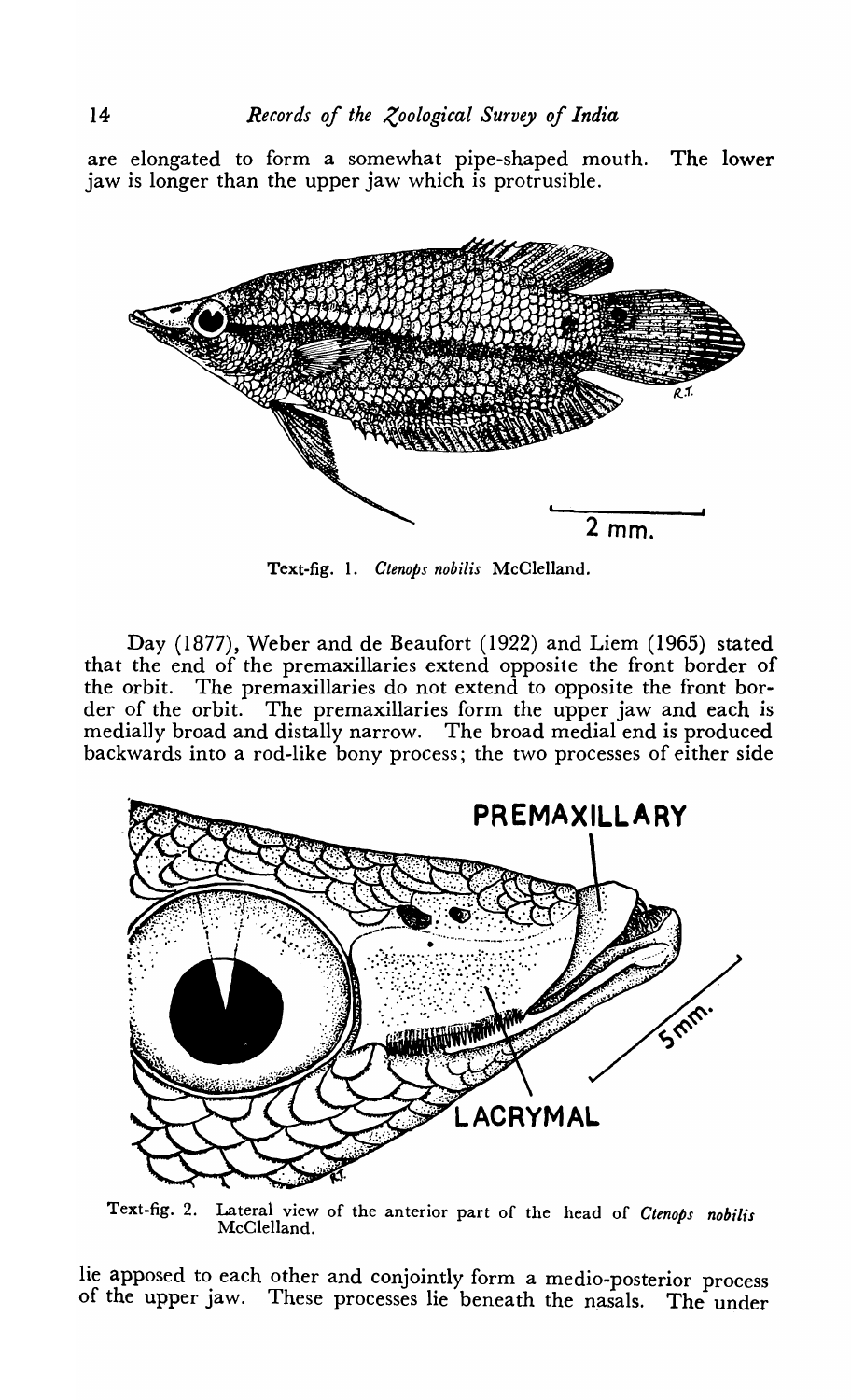side of the premaxillaries bears a wide band of villiform teeth which are enlarged on the periphery (Text-fig. 3A). The maxillaries are toothless. The distal ends of the premaxillaries and the maxillaries lie close' to each other, that of the latter being on the outer side. The distal tip of maxillary is flattened. The whole of the maxillary and the distal part of the premaxillary lie in a groove, formed below the enlarged lacrymal (preorbital of Day, 1877; Regan, 1909; Weber & de Beaufort, 1922). The free outer border of the lacrymal is finely toothed (Textfig. 2). The tooth-band on the mandibles is of a similar nature as that of the upper jaw and has a series of enlarged peripheral teeth (Textfig.  $3A$ ). The groove below the lacrymal extends on the underside of



Text.fig. 3A. The dentition of jaws of *C. nobilis*  B. A scale from the lateral line of *C. nobilis*  C. A scale from the head of *C. nobilis*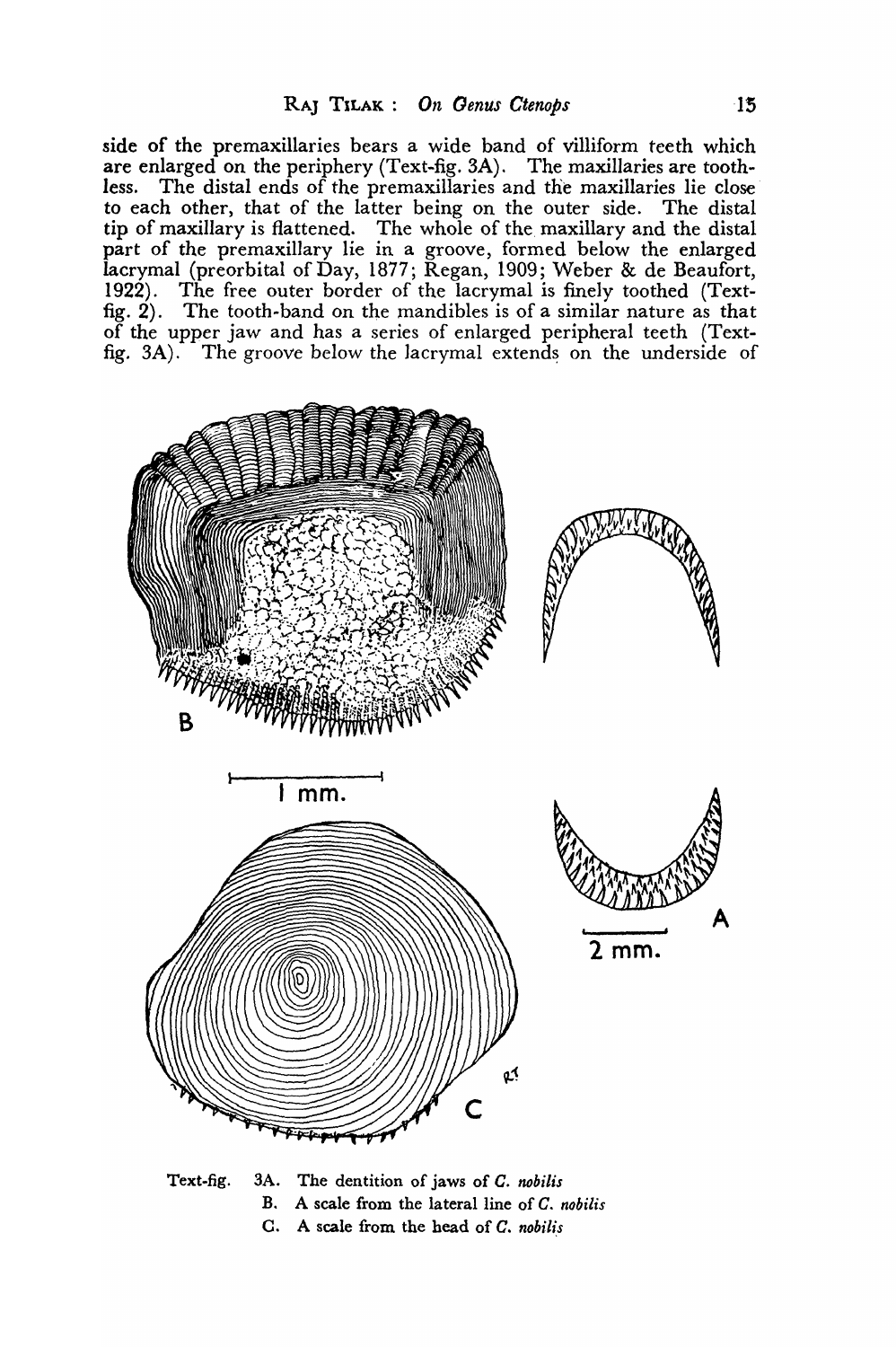the mandibles. The lower lip is enlarged on the lateral side where it covers the retracted medial part of the premaxillary.

The angle and the lower border of the preoperculum are denticulated. The dorsal is short and its origin lies above nearly the middle of the soft portion of the anal. The length of the base of the dorsal fin lies  $4.4$ -6.0 times in the standard length whereas that of the anal base lies 1.7-2.1 times. The length of the pectoral fin is equal to half of head length or in some examples even somewhat less. The pelvics are inserted a little in advance of the pectorals (Text-fig. 1). The spine of the ventral fin is strong and the outer most ray is prolonged to varying lengths in all the examples studied here. The length of the pelvic spine is contained from 2.0-2.48 times in the length of the head.

Except the naked part of the upper lip and the ventral side of the lower jaw, the whole body is covered by scales. The scaly sheath extends to the basal part of each of the median fins. The lateral line is but slightly visible and irregularly pierces the scales. The scales of the body are more or less rectangular with the posterior margin convex and beset with ctenii (Text-fig. 3B). The scales on the head may be smooth or minutelyc iliated (Text-fig. 30). There are 28-34 scales on the lateral line and in the transverse series, there are 6 scales above the lateral line and 12 below it.

*Colouration:* The colour of the spirit-preserved specimens is brownish. A white band extends from behind the'posterior border of the orbit and runs uninterrupted below the lateral line upto opposite the end of the spiny portion of the anal fin and thenceafter upto the base of the caudal in the form of white patches. Another uninterrupted white band originates from the area between the bases of the pectoral and the pelvic fins and extends to the middle of the soft portion of the anal. A third similar band extends along the base of the anal fin. At the upper part of the base of the caudal, there is a light-edged dark brown ocellus. The ventral side of the head and abdomen are banded alternately with brown and white.

*Remarks:* Mr. T. Mackessack sent a specimen of *C. llobilis* from Sarayaman Lake, Bettiah (Dist. Champaran, Bihar) to Zoological Survey of India on the basis of which Menon (1962) extended the range of distribution of this species further westwards to Champaran (Bihar) and gave a photograph of the specimen. A comparison of this specimen, measuring 57 mm. total length, with specimens of similar length from Dibrugarh (Assam) and Jessore Jheel (BanglaDesh) shows that the specimen from Bihar (Champaran district) is somewhat different in the following morphological characters:

;' (1) The depth of the body is less than the length of head (being 1.2 times in head length *Versus* 0.88-1.0 times).

(2) The depth of body lies 3.4 times in the standard length *(Versus* 2.6-3.0 times).

(3) The height of the caudal peduncle is contained 1.8 times in the height of the body *(Versus* 2.0-2.6 times).

(4) The -height of the head at the occiput is contained 1.1 times in the depth of the body *(Versus* 1.3-1.9 times).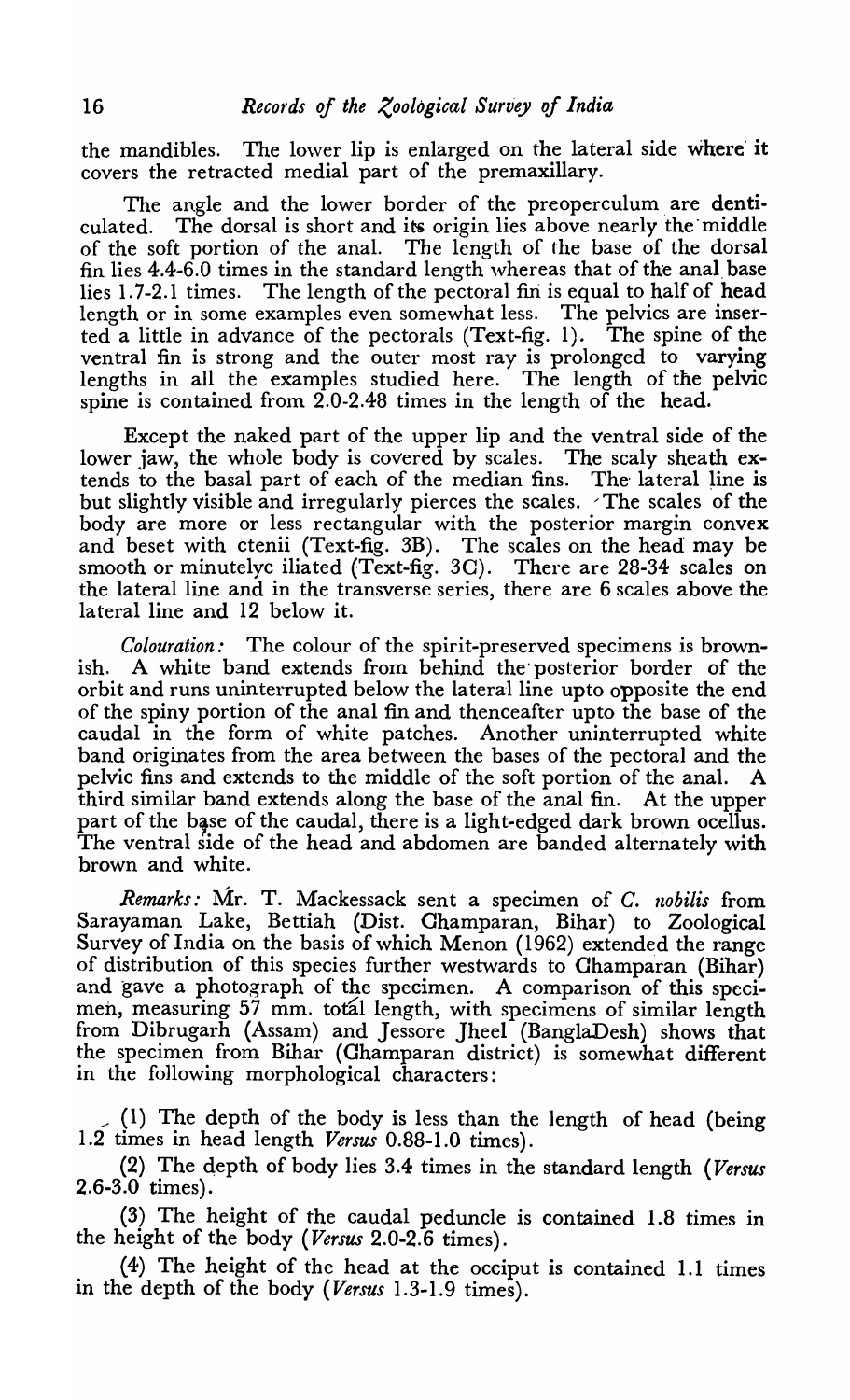

(5) The length of the pelvic spine goes 1.87 times in the length of the head *(Versus* 2.0-2.78 times) (Text-figs. 4A, 4B).

Text-fig. 4. A. Pelvic fin of a specimen of *C. nobilis* from Bettiah, Bihar. 4. B. Pelvic fin of a specimen of *C. nobilis.* 

The morphometric differences shown by the specimen from Bettiah (Dist. Ghamparan, Bihar) are interesting from taxonomic point of view and could be of subspecific level if they are further confirmed from more examples from the same area. Because of the single specimen, it is kept here as *C. nobilis* and naming it as a new taxon should be kept in abeyance till more material of the same is available from its locality.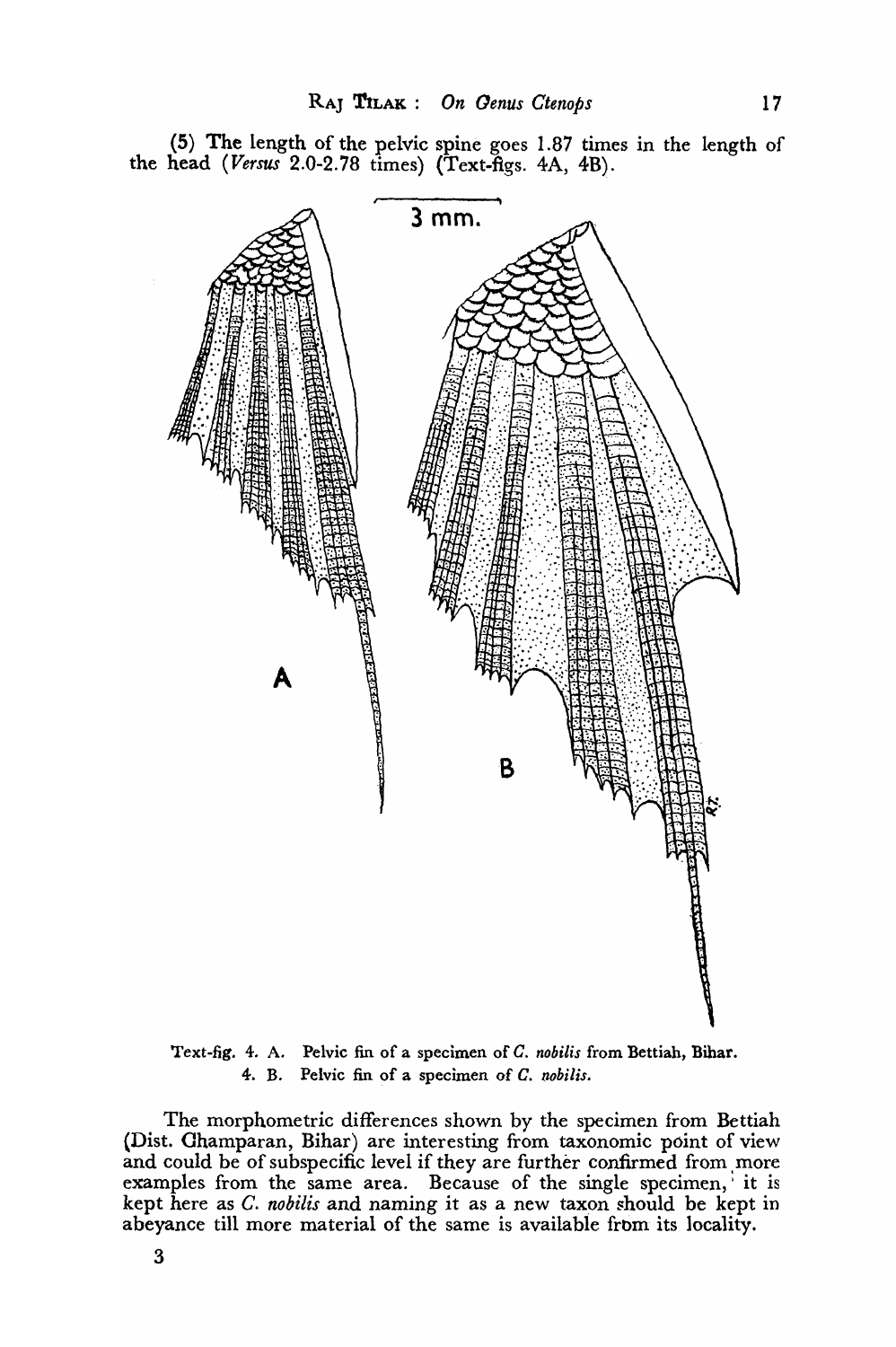#### ACKNOWLEDGEMENT

The author feels grateful to Dr. A. P. Kapur, Director, Zoological Survey of India, Calcutta for his constant encouragement and advice.

#### **REFERENCES**

- AHL, E. 1937. Neue Süsswasserfische aus den Indischen und Maläiischen Gebiet. *Zool. Ant.,* 117: 113-119.
- AXELROD, H. R. and L. P. SCHULTZ 1955. *Handbook of tropical aquarium fishes.* McGraw Hill Book Co., New York, N. Y
- BERTIN, L. and C. ARAMBOURG 1958. Superordre des Télèostèens. Grassè et al., Traitè de Zoologie, 13, Masson, Paris.
- BERG, L. S. 1940. Classification of fishes, both recent and fossil. *Trav. Inst. Zool. Acad. Sci. U.R.S.S.*, **5(2): 87-517 (English translation).**
- DAY, F. 1877. *The Fishes of India; being a natural history of the fishes known to inhabit the seas and fresh waters of India, Burma, and Ceylon;* Dowson & Sons, London: 371-372.
- FORSELIUS, S. 1957. Studies of Anabantoid fishes I. A qualitative description of the reproductive behaviour in territorial species investigated under laboratory conditions with special regard to genus *Colisa.* An introduction. *Zool. Bidr.,* 32: 93-302.
- FOWLER, H. W. 1934. Zoological results of the third de Schauensee Siamese expedition, Part V Additional fishes. *Proc. Acad. Nat. Sci. Phila.,* 86: 335-352.
- GREENWOOD, P. H., ROSEN, D. E., WEITZMAN, S. H. and MYERS, G. S. 1966. Phyletic studies of Teleostean Fishes, with a provisional classification of living forms. *Bull. Amer. Mus. Nat. Hist.,* 131 (4): 341-455.
- HERRE, A. W. C. T and MYERS, G. S. 1937. A contribution to the ichthyology of the Malaya Peninsula. *Bull. Raffles Mus.,* 13: 5·75, pls. 1-7.
- HOLY, M., MEINKEN, H. and RACHOW, A. 1932. *Die Aquarienfische in Wort und Bild.* Alfred Kernen Verlag. Stuttgart: 365-367.
- INNES, W. T 1935. *Exotic aquarium fishes.* Innes Publishing Co., Philadelphia, Pa.
- JORDAN, D. S. 1923. A classification of fishes. Including families and genera as far as known. *Stanford Univ. Publ. Bioi. Ser.,* 3: 79-243.
- LIEM, K. F. 1963. The comparative osteology and phylogeny of the Anabantoidei (Teleostei, Pisces). *Ill. Biol. Monogr.*, 30; 1-149.
- LIEM, K. F. 1965. The status of the anabantoid fish genera *Ctenops*  and *Trichopsis. Copeia,* (2): 206-213.
- MENON, A. G. K. 1962. *Ctenops· nobilis. Aq. J.,* 32 (6): 238-240.
- MCCLELLAND, J. 1845. Description of four species of fishes from the rivers at the foot of the Boutan mountains. *Calcutta. J. nat. Hist.*, 5: 274·282.